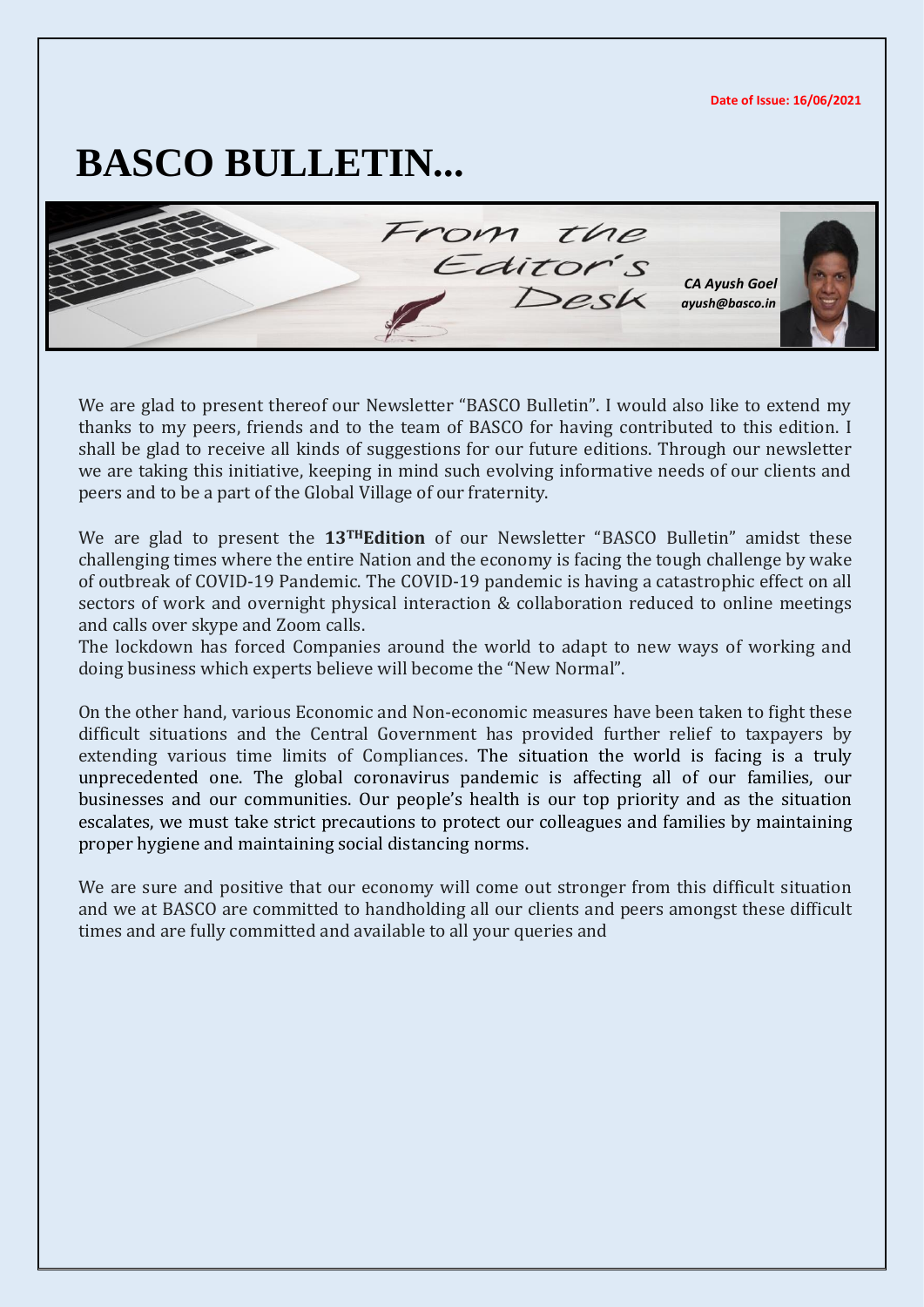# **BUY BACK TAXATION**

We shall discuss the Taxability in hands of the company undertaking the Buyback and shareholder, whose share are being bought back.

## **TAXABILITY IN HANDS OF COMPANY**

#### **Taxability under "Buy Back" Tax u/s 115QA**

Buy Back under Income Tax Act is guided by the Provisions of Section 115QA for the Company making Buy Back.

Sectiom115QA Reads as under

*"Notwithstanding anything contained in any other provision of this act, in addition to the income-tax chargeable in respect of the total income of a domestic company for assessment year, any amount of distributed income by the company on buy-back of shares from a shareholder shall be liable to pay additional income- tax at the rate of twenty percent on the distributed income…..."*

As referred to above, Distributed Income has been defined as follows

"Distributed Income means the **contribution paid by the company on buy-back of shares as reduced by the amount, which was received by the company for issue of such shares,**  determined in the manner as may be prescribed.

Further Rule 40BB states that the **cost incurred by the company on issue of such shares as regards to the face value and premium shall be allowable as deduction** from the buy-back value while calculating such taxation u/s 115QA

Thus, taxation U/s 11QA shall be charged on 20%of the following Amount:

### **Determination of FMV for Consideration of Buyback- Valuation Rule**

Valuation Rules in case of Equity Shares has been defined under Rule 11UA read with Rule 11U and 11UAA of Income Tax Rules 1962

#### **Rule 11UA starts with**

"For the purpose of **Section 56** of the Act…………"

### **Further Rule 11UAA states**

For the purposes of **Section 50CA**, the fair market value of the share of the company other than a quoted share, shall be determined in the manner provided in sub- clause (b) or sub- clause (c), as the case may be, of clause (c) of sub-rule (1) of the rule 11UA and for this purpose the reference to valuation date in the rule 11U and rule 11UA shall mean the date on which the capital asset, being share of a company other than a quoted share, referred to in section 50CA, is transferred.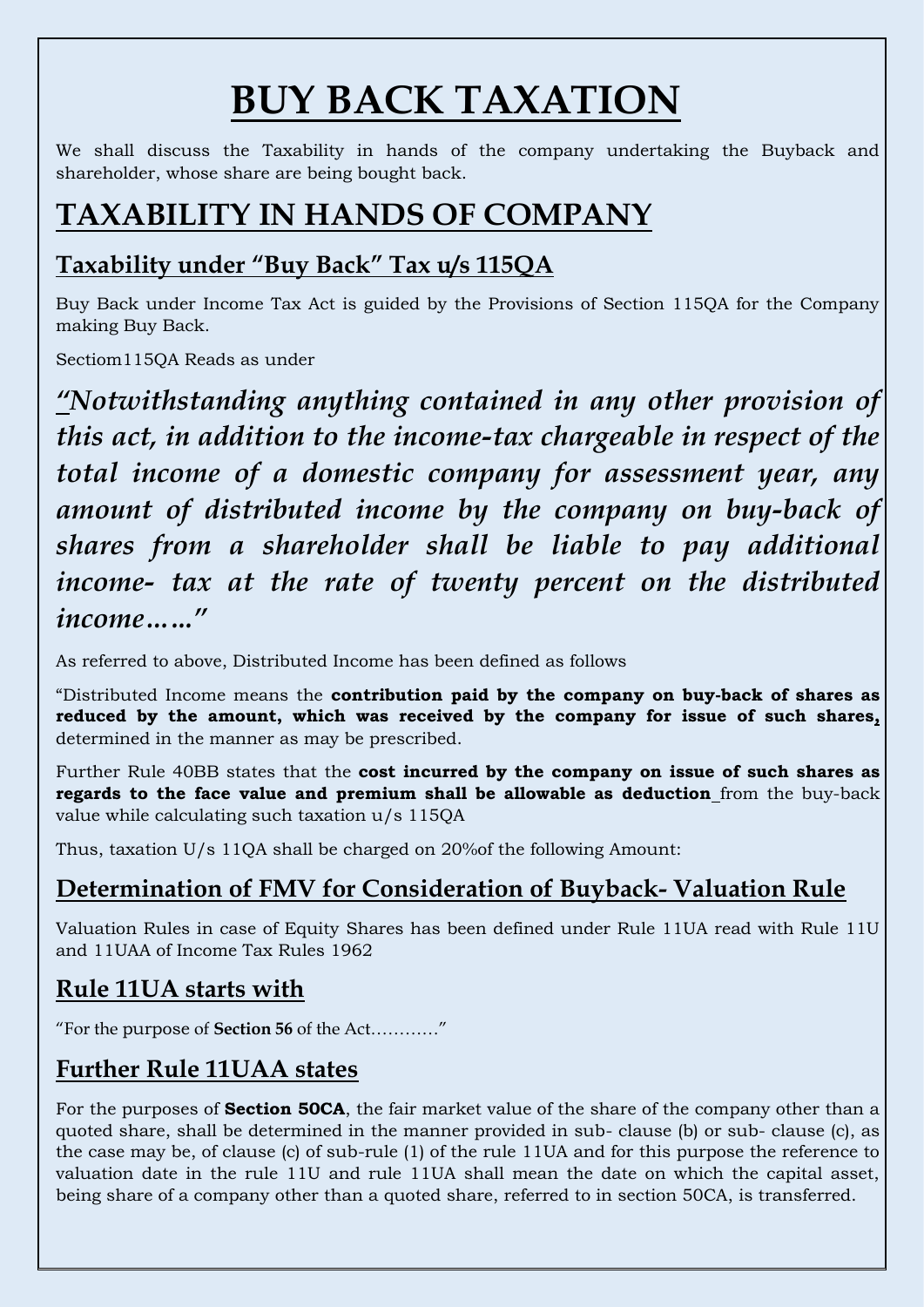Thus, the essential condition for applicability of such valuation rules is applicability of such valuation rules is applicability of Section 56 or 56CA of the Income Tax Act.

The transaction of Buy-back with respect to the company is not covered within a transfer within the meaning of Section 2(47) of the Income Tax Act,1961 and thus, 50CA is not being applicable in such case.

Further Section 56 is applicable on the recipient of a Capital Asset.

Now section 68 of the Companies Act, 2013 sets out the provisions apropos Buy Back of shares by the company. As per Sub-Section (7) of Section 68 "Where a company buys back its own shares or other specified securities, shall extinguish and physically destroy the shares or securities so bought back within seven days of the last date of completion of the buyback..."

Thus, in a scheme of buy back, shares bought back are no more in existence as they are extinguished by writing down the Share Capital. Hence, when a company buys back its shares, such shares do not become "property" or asset of the company.

As a result, provision of Section 56(2) (X) cannot be invoked in the case of any company buying back its own shares.

ITAT Mumbai Bench in the case of **Vora Financial Services P. Ltd [2018] 171 ITD 646 (Mum),**  held that buy back of shares is not covered under the ambit of section 56(2)(viia). It was observed that for the purpose of taxing buy- back under section 56(2)(viia), shares should become "property" of recipient- company whereas in case of buy- back, such shares are mandatorily cancelled and cannot become property of a company. Accordingly, buy back of shares should be out pf the ambit of section56(2) (viia) of the Act.

The aforementioned decision has been rendered in the context of section 56(2)(viia) which was effective till 31.03.2016. With effect from 1.04.2017, new clause (x) which is applicable to all the persons, including unlisted companies. Thus, the ratio laid down by ITAT, Mumbai Bench in the case of Vora Financial Services P. ltd. (Supra), shall apply with equal force in the present times, wherein, clause (x) to Sub-Section 2 to Section 56 is appliable.

#### **Taxability in hands of shareholders**

Taxability in case of shareholders is covered under Section 10(34A) which reads as under:

"Any income arising to an assessee, being a shareholder, on account of buy back of shares by the company as referred to in Section 115QA"

Thus, this being a specific clause for exemption in hands of the shareholder whose shares are being bought back in terms of Section 115QA the entire amount of receipt under buy back is exempt in hands of shareholders.

> *Contributed by CA Ayush Goel*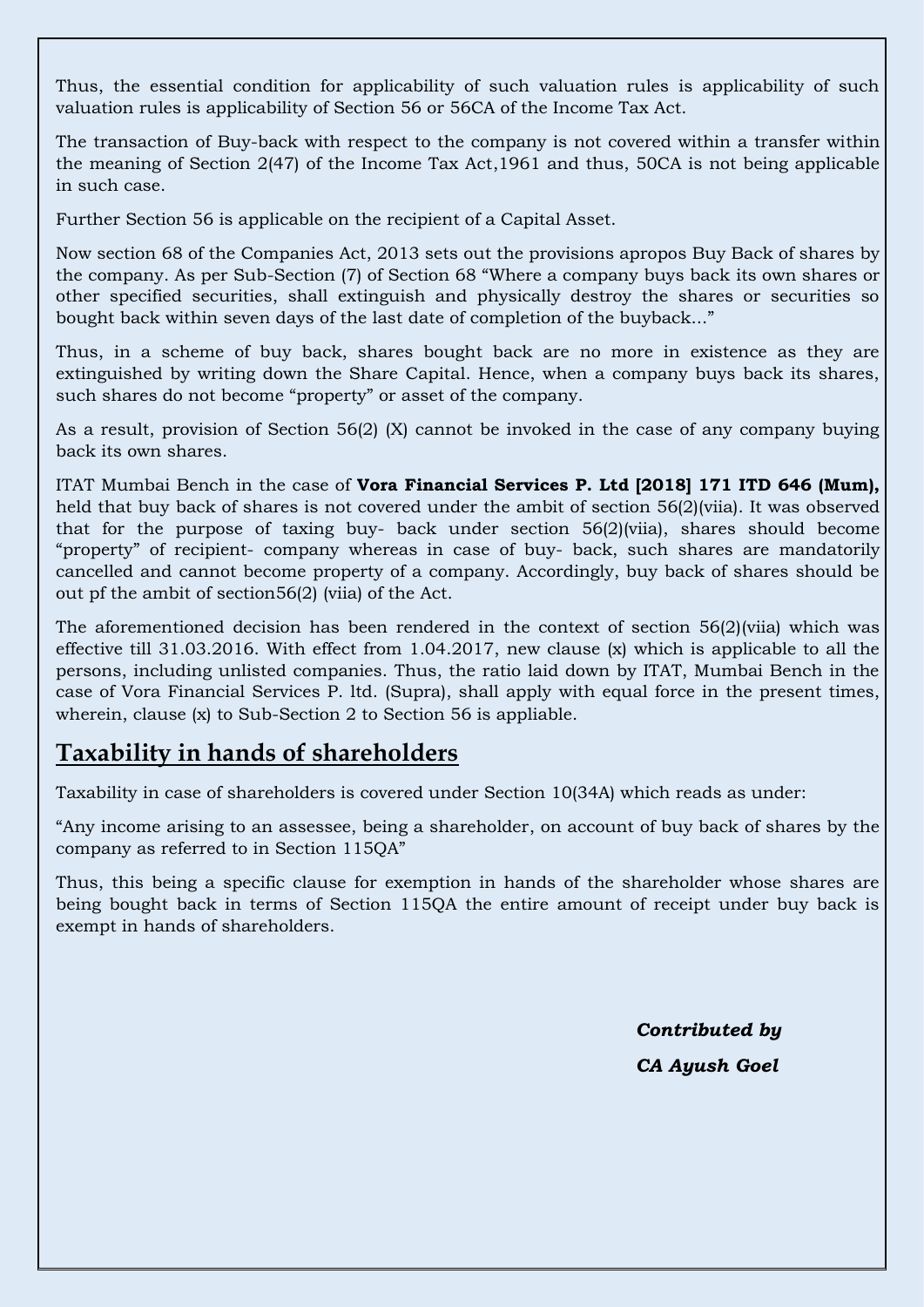# **Tips from Oracle of Omaha-Warren Buffett**

Known as the **"Oracle of Omaha"**, Warren Buffett is one of the most successful investors of all time. He purchased his first stock at the age of 11 and he regretted later that he started late. He has donated over \$41 billion to various charities and foundations. IN 2010, he worked with Bill Gates and co-founded 'The Giving Pledge', asking billionaires to commit to donating at least half of their wealth to charitable causes.

#### • **Always Buy Undervalued Stock**

Buffett is a big- time value investor, and always looks to buy undervalued stocks based on their future potential. The bottom line is that you should avoid the stock that everyone else is buying, as they probably are overvalued. During 1969, Mr. Buffett believed that markets are overvalued and he cashed out entirely and was out of stock market for three years from 1969 to 1972 and he stated that it was one of the hardest periods for him but that was the right to do that time.

*"Be fearful when others are greedy, and greedy when others are fearful"*

#### • **Be a lifelong learner**

Warren Buffett on an average reads 500+ pages daily and he has been doing that for over 60years. He believes that the more you read, the more you can think make Less impulse decisions than most people in business. Each year, Buffett writes an open letter to Berkshire Hathaway shareholders. Over the last 40 years, these letters have become an animal required read across the investing world, providing insight into how Buffett from invested strategy to stock ownership to company culture, and more.

*"That's how knowledge works. It builds up, like compound interest. All of you can do it, but I guarantee not many of you will do it."*

#### • **Cash is king**

Cash is a big deal to Warren Buffett, and he keeps a lot of it on hand at any given time. In buffet's words, he keeps a lot of cash on hand "*so that we can both withstand unexampled losses and quickly seize acquisition or grab investment opportunities."*

#### • **Buy and Hold**

Buffet is a true buy- and hold investor. He holds his positions for a long period of time, and constantly reiterates this to his followers. He also is a huge believer in patience.

However, he has also said that this doesn't mean hold a company if the fundamentals have changed.

**"***Nobody buys a farm based on whether they think it's going to rain next year."*

#### • **Live a simple life**

Great people focus on their mind more than on what materialistic things they should own.

Warren Buffett with a net worth of over \$108 Billion but still he lives in a house which he purchased for \$23,500. When asked the reason for wearing suits which are way cheaper comparing the amount of money he owns, Buffett smiled and said "however expensive suits I may wear, they will always look cheap on me." Remember that money isn't everything.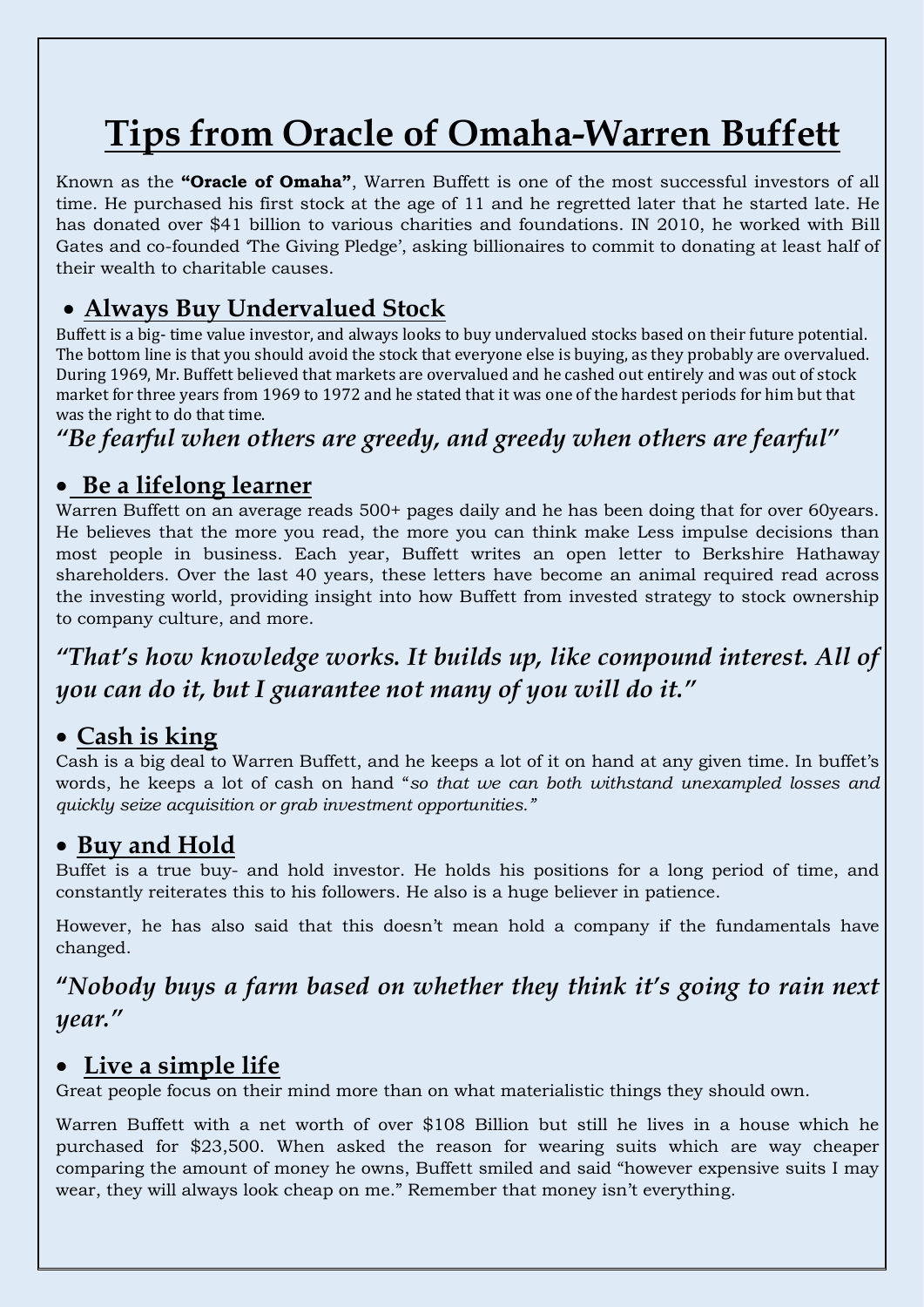Buffett doesn't use wealth as a measure of success. For him, it all boils down to if the people you're closet to love you.

#### *"Being given unconditional love is the greatest benefit you can ever get"*

Warren Buffett gave top 5 best tip to lead our life in better life.

**Spending-** If you buy things, you do not need, soon you will have to sell things you need

**Saving-** Do not save what is left after spending, but spend what is left after saving

**Risk-**Never test the depth of river with both basket

**Investment-**Do not pull all eggs in one basket

**Expectations-**Honesty is very expensive gift. Do not expect it from cheap people.

*Contributed by CA Arun Patodia*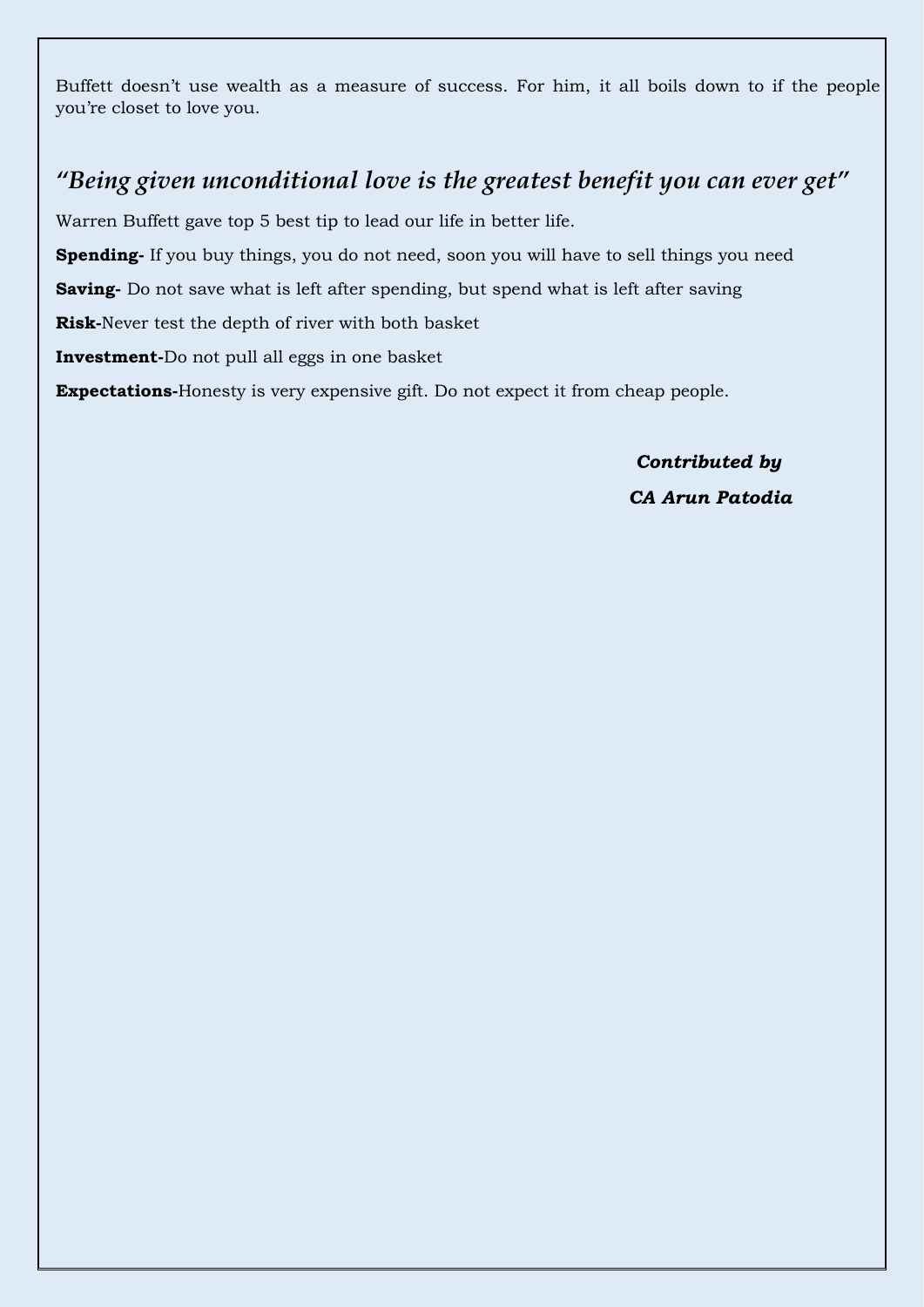## **Who inherits a woman's asset after death?**

While it is a good idea to write a will, most women fail to do so despite having [property,](https://m.economictimes.com/topic/property) both movable and immovable, in their names. In most cases, a will ensures that the assets are transferred to the desired beneficiaries, which may not happen if they die intestate, especially in case of Hindu women. The [succession laws](https://m.economictimes.com/topic/succession-laws) for women vary according to their religion as follows:

### **1. For Hindu women (Sikh, Buddhist, Jain)**

The succession laws for Hindu women are governed by the [Hindu Succession Act,](https://m.economictimes.com/topic/Hindu-Succession-Act) 1925, in case there is a will, and by the Hindu Succession Act, 1956, if the woman dies intestate. While Section 14 defines what constitutes a woman's property, Sections 15 & 16 lay down the rules and order of [inheritance.](https://m.economictimes.com/topic/inheritance)

Section 14 does not differentiate between inherited and self-acquired property and includes all the property obtained through 'inheritance or devise, or at a partition, or in lieu of maintenance or arrears of maintenance, or by gift from any person, whether a relative or not, before, at or after her marriage, or by her own skill or exertion, or by purchase or by prescription, or in any other manner, and also any such property held by her as streedhan.'

Section 15 lists the successors of a woman's property and Section 16 defines the order of succession. In Section 15, there is a distinction depending on whether the property is inherited or not. Section 15 (1) deals with 'general property', that is, self-acquired property or that received via gift, will, settlement, prescription, etc. Section 15 (2), on the other hand, deals only with property inherited by a woman from her parents, husband or father-in-law.

In case of general property, under Section 15 (1), it shall go, in order of preference:

a) Firstly to sons and daughters, including children of any pre-deceased son or daughter, and the husband;

- b) Next, to the heirs of the husband;
- c) Then, to the mother and father;
- d) Next, to the heirs of father; and
- e) Finally, to the heirs of mother.

If the property is self-acquired, the husband is predeceased and there are no kids, it will go to the husband's heirs, not to her parents, siblings or other relatives.

In inherited property, there is a further distinction based on the source of inheritance. As per Section 15 (2)(a), if the property is inherited from her parents, it devolves to the father's heirs in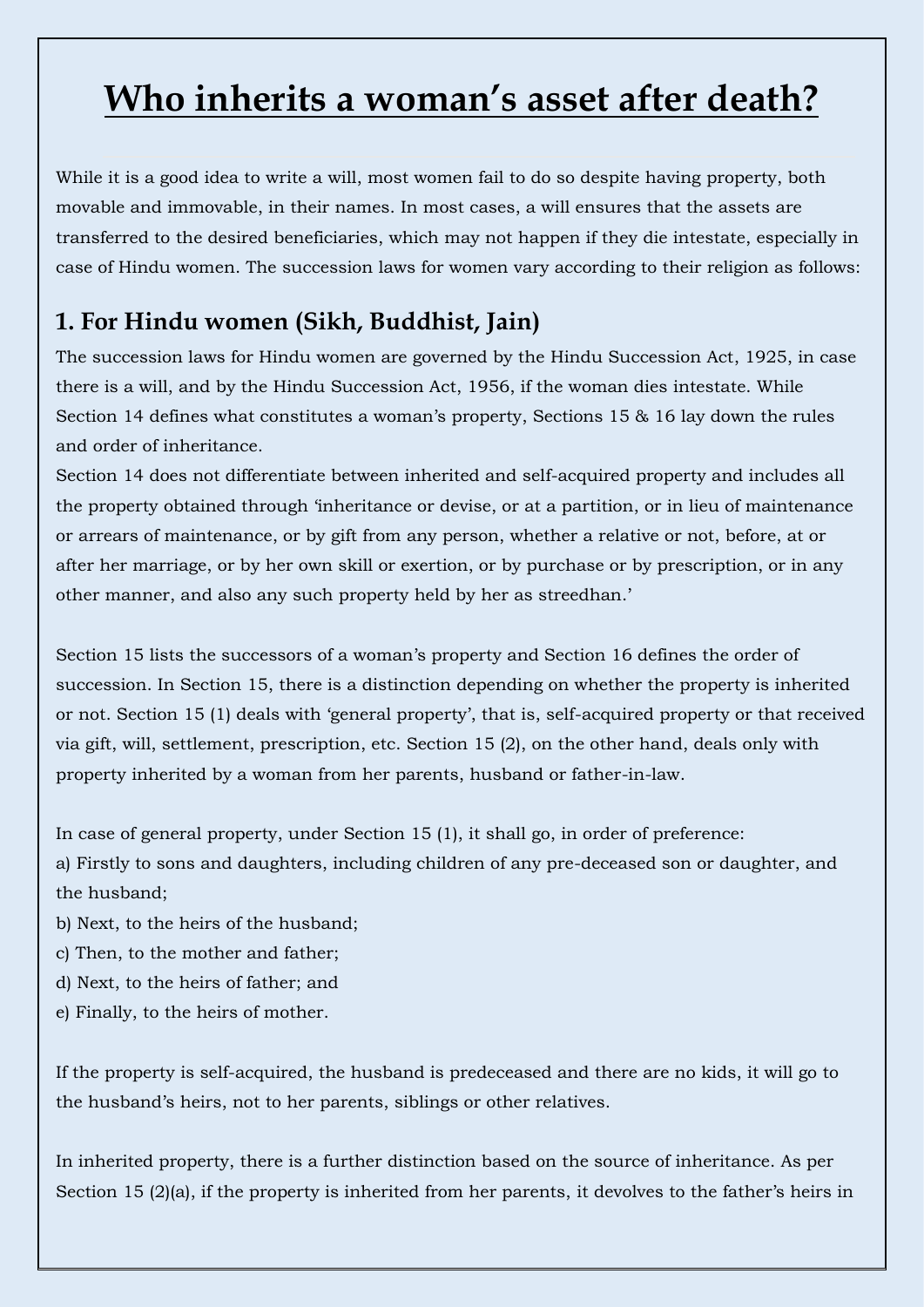the absence of any kids. As per Section 15 (2)(b), if the property is inherited from her husband or father-in-law, it devolves, in the absence of kids, to husband's heirs.

## **2. Muslims**

Under Muslim Law, there is no distinction between self-acquired and ancestral property. [legal](https://m.economictimes.com/topic/Legal-heirs) [heirs](https://m.economictimes.com/topic/Legal-heirs) are divided into sharers and residuary, with sharers getting the first share and residuary what is left. If the woman inherits property from any relative, be it husband, son, father or mother, she is the absolute owner of her share and can dispose of it. If she makes a will, she cannot give away more than one-third share of her property, and if her husband is the only heir, she can give two-thirds of the property by will.

## **3. Christians**

As per the [Indian Succession Act,](https://m.economictimes.com/topic/Indian-Succession-Act) 1925, the widower gets one-third property and balance is distributed among lineal descendants. If there are no lineal descendants, only the kindred, the widower gets half the property and the balance is distributed among kindred. If there is no kindred, the widower gets the entire property.

> *Contributed by CA Rajshree Mimani*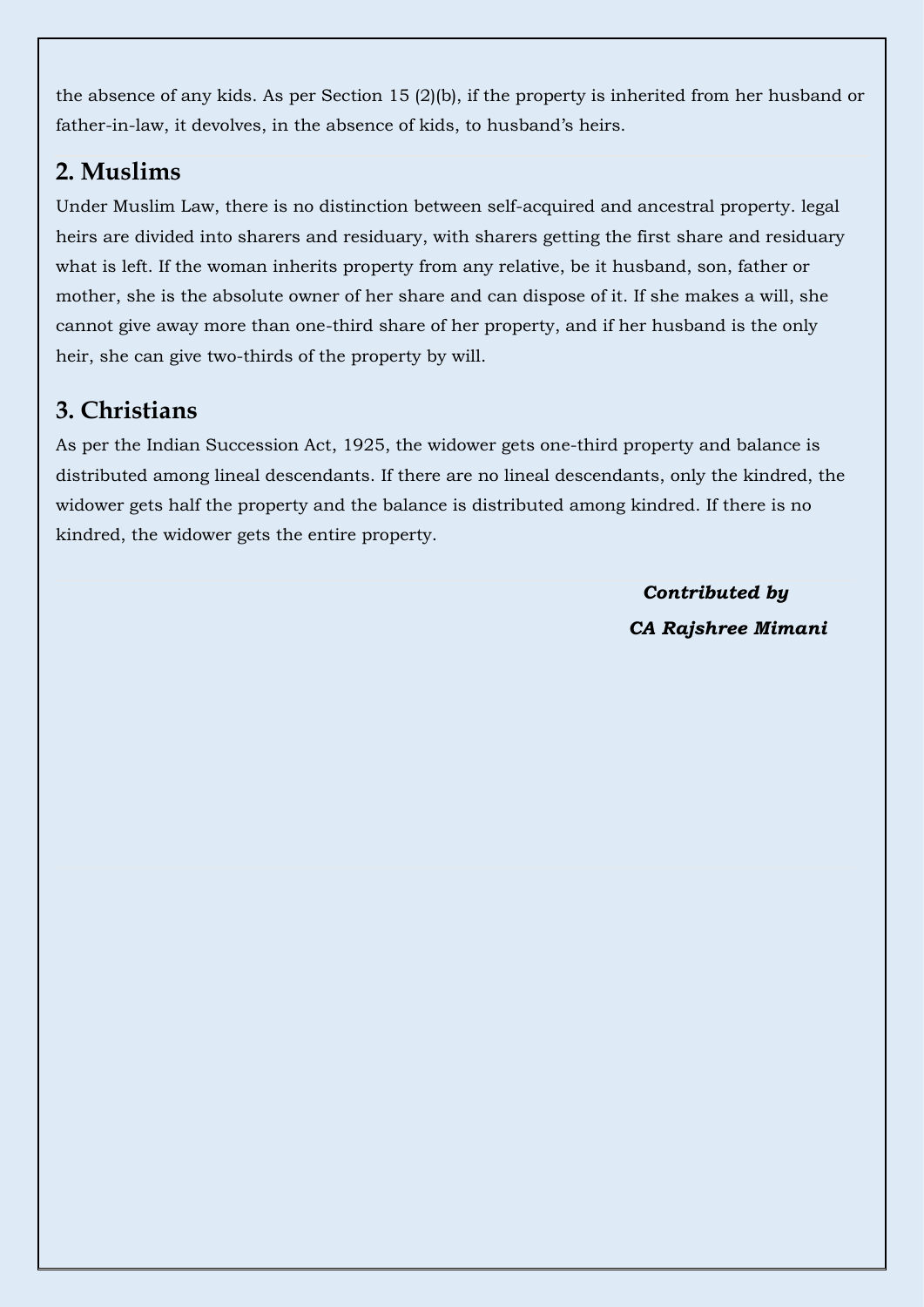## **Seven Lessons from Ratan Tata**

Born on 28 December 1937 in Surat, Ratan Naval Tata has been awarded Padam Vibhushan and Padam Bhushan in the year 2008 & 2000 respectively for his contribution towards trade and industry. The chairman of Emeritus of Tata Sons, Ratan Tata is known for his vision and ability to lead and innovate. Not only has he contributed to the trade & Industry but to society as well. There are many things that we can learn from Ratan Tata and here are a few: -

## **1) Have a vision: -**

Mr. Ratan Tata always had a vision for his organization and himself. He knew where he is right known and where he wants his organization to be down the line. His ambitious vision of creating a car for the common man which costs only 1 lakh "Nano" has been a success and this shows his ability to visualize the needs and demand for the future.

### **2) Use creative tendencies than reactive tendencies to get results: -**

Be creative rather than being reactive. Being proactive and solving problems even before they come is one of the most important qualities of an entrepreneur. A person should not have a tendency to react only when the situation demands but the person should be able to be anticipate what will happen in future and be able to adjust himself to it in present. An entrepreneur who exercises such quality is always successful.

### **3) Never give up on your values: -**

A company runs on principles and not on personalities. Principles are inviolable even by the person who has created them. Mr. Ratan Tata and Tata group had some core values on which they never gave up. Public Safety and welfare are one of their main core values which they always followed. The result was that Mr. Ratan Tata and Tata group became one of the most trusted group worldwide. Mr. Ratan Tata stepped down from position of chairman of Tata group and was succeeded by Cyrus Mistry who was not from Tata family, which shows the values of Ratan Tata that competence weighs more than lineage.

### **4) Ability to Motivate others: -**

Mr. Ratan Tata had the ability to inspire and motivate others which is very important for a leader. When a leader is not able to motivate others, he is no more a leader and to be a successful entrepreneur you first need to be a leader than a manager. An entrepreneur should be able to motivate his team in order to get the job done effectively and efficiently.

## **5) Get out of the safe mode: -**

To be successful in business you need to take risk. No risk no gain. Mr. Ratan Tata always believed in taking risk and the result is clear that the risk paid off. To be successful you need to take risk working in safe mode might make you feel comfortable but you will never be able to get best out of the system. He once said "I don't believe in making right decisions. I take decisions and then make them right,"

#### **6) Always have a positive attitude: -**

No matter what the situation was Mr. Ratan Tata always had a positive attitude and smile on his face. To be successful in life a person should have a positive outlook towards life no matter what the situation is. Be a doer not a criticizer.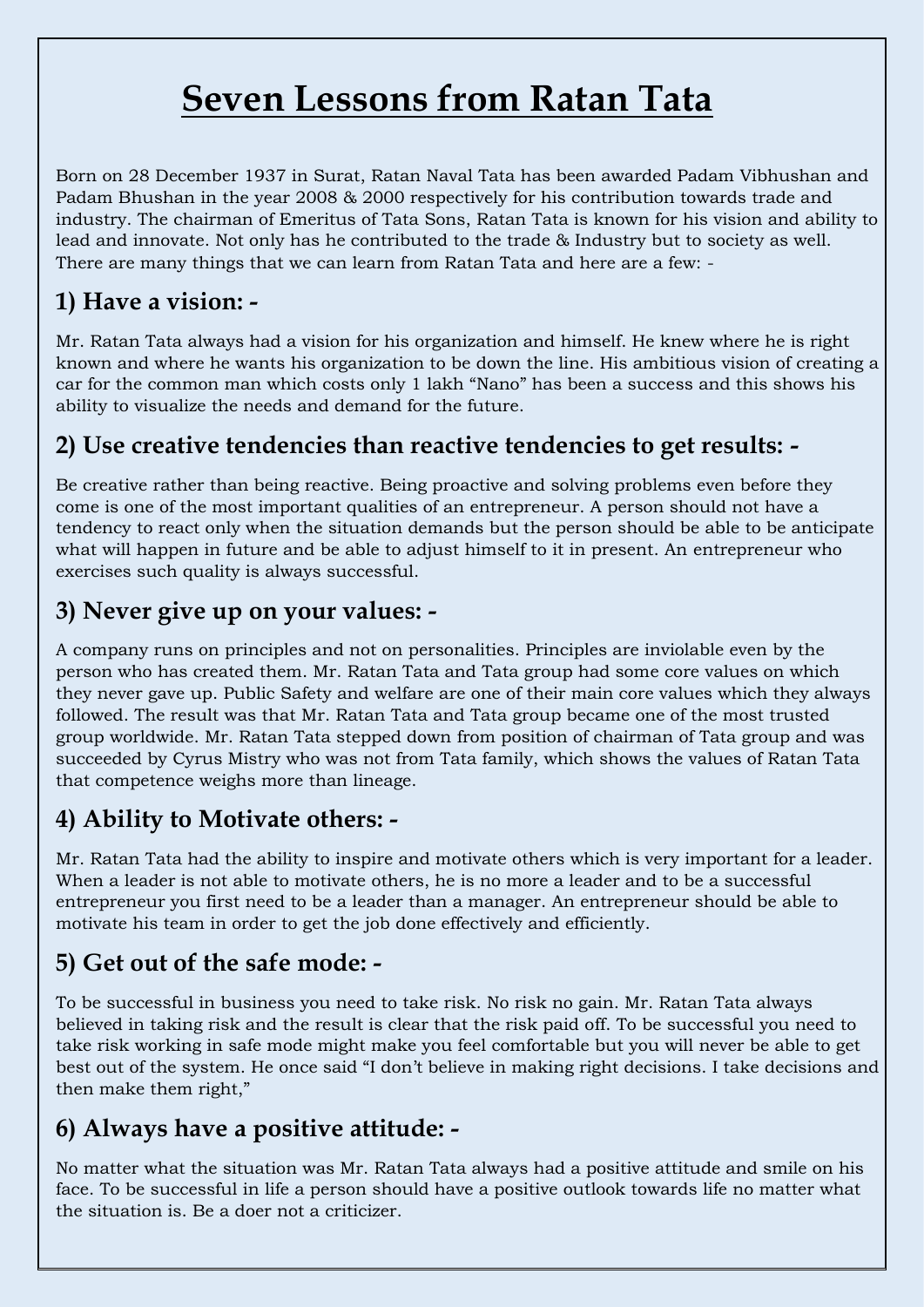#### **7) Don't put all your eggs in one basket: -**

Mr. Ratan Tata believed in investing in different companies so as his investment is always safe. He acquired a stake in the growing Chinese giant Xiaomi and leading e-commerce site Snapdeal. Investing in different companies ensures that your investment is safe and grows no what the situation of a particular industry is.

There are many lessons that can be learnt from Mr. Ratan Tata and the list is endless. To conclude I would say that people like Ratan Tata are born once in century and lot can be learned from them.

> *Contributed by Ankita Chopra*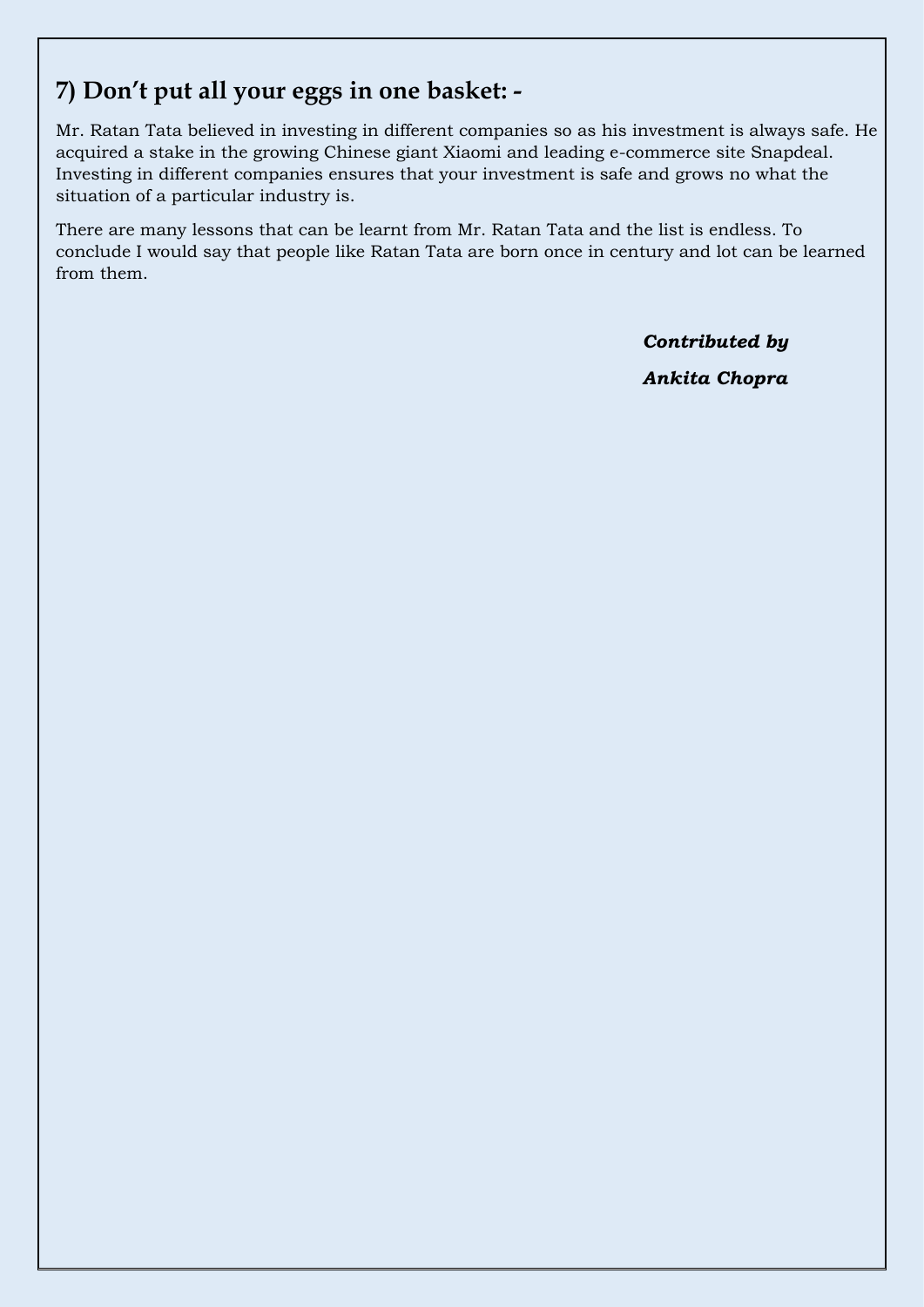## **Recent changes in Income Tax**

#### **Applicable for Financial year 20-21 and Assessment year 21-22**

- 1) Due date of furnishing revised **return and belated** return has been changed from 31st March of relevant assessment year to 31st December of relevant assessment year. (Subject to further extension for Assessment year 21-22 due to pandemic)
- 2) **Fees for default in furnishing return** of income u/s 234F has been reduced to₹ 5000, if the return is furnished after due date from ₹ 5000 if the return is furnished after due date and ₹ 10000 if such return is furnished after 31st December of assessment year
- 3) **Dividend income** is now taxable under the head Income from other sources as per normal sab rate and deduction of interest expenses incurred against the dividend is allowable which shall not exceed 20 percent of dividend received. Any other expenditure is not deductible from dividend income.
- 4) **Dividend income** is not Subject to enhanced surcharge of 25% and 37%.
- 5) **Dividend received** from domestic company is subject to TDS @10% u/s 194. No TDS if dividend payable by any mode other than cash to individual is up to ₹5000.
- 6) Threshold for **Tax Audit u/s 44AB** of ₹ 5crore has been increased to ₹ 10crore in case of assessee who satisfies the following conditions –
	- a) Aggregate of all receipt in cash during the previous year does not exceed 5% of such receipt; and

b) Aggregate of all payment in cash during the previous year does not exceed 5% of such payment;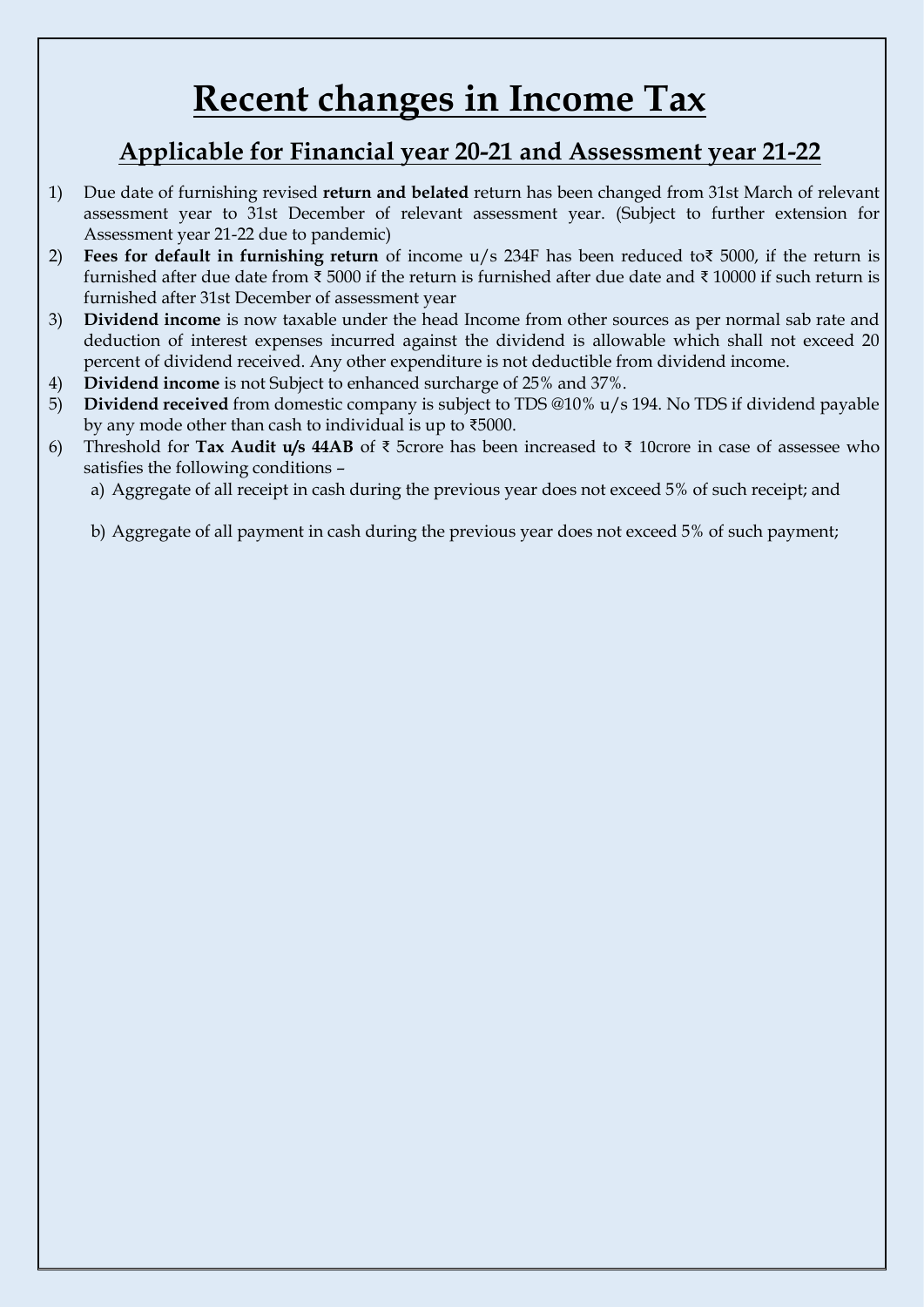

#### TAX AUDIT APPLICABILITY FOR A.Y. 2021-22 FOR BUSINESS INCOME u/s 44AB AND 44AD AS PER INCOME TAX ACT, 1961.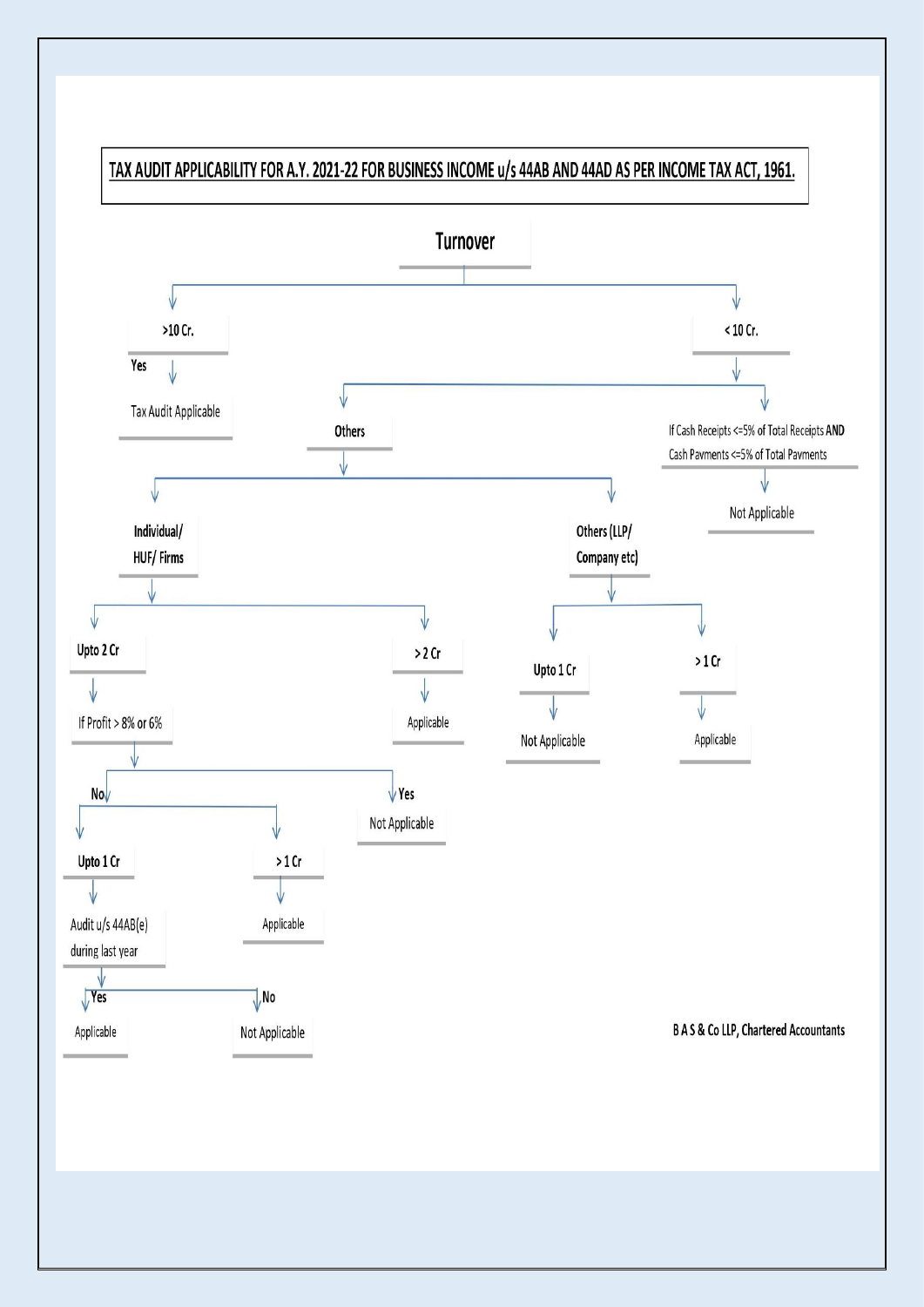

#### *TDS Due Dates For FY 20-21*

| <b>Quarter</b> | Period                       | <b>Last Date of Filing</b> |
|----------------|------------------------------|----------------------------|
| 1st Quarter    | 1st April to 30th June       | 31st March 2021            |
| 2nd Quarter    | 1st July to 30th September   | 31st March 2021            |
| 3rd Quarter    | 1st October to 31st December | 31st Jan 2021              |
| 4th Quarter    | 1st January to 31st March    | 31st May 2021              |

#### *<u>Due Dated for submission of Return of Income</u>*

| Different Situations                                                                                                                       | Due date of submission<br>of return | Extended due date of<br>filling return<br>(Due to pandemic) |
|--------------------------------------------------------------------------------------------------------------------------------------------|-------------------------------------|-------------------------------------------------------------|
| Where the assessee is required to furnish a report<br>under section 92E Pertaining to international /<br>specified domestic transaction(s) | 30th November                       | 31st December 2021                                          |
| Where<br>the<br>assessee is a<br>company<br>[not having international or specified domestic 31st October<br>transaction(s)]                |                                     | 30th November 2021                                          |
| Where<br>the<br>is is<br>assessee<br>a<br>person<br>[not having international or specified domestic<br>transaction(s)] $-$                 |                                     |                                                             |
| 1. In case where accounts of the assessee are<br>required to be audited under any law                                                      | 31st October                        | 30th November 2021                                          |
| where the assessee is a partner in a firm whose<br>2.<br>accounts are required to be audited under any law                                 | 31st October                        | 30th November 2021                                          |
| In any other case<br>3.                                                                                                                    | 31st July                           | 30th September 2021                                         |

### *ROC Compliances for the month* **of** *June & July*

| <b>Forms</b>                                                                                        | <b>Extended Due Dates</b> |
|-----------------------------------------------------------------------------------------------------|---------------------------|
| Form DPT-3                                                                                          | $30 - 06 - 21$            |
| Form CFSS 2020                                                                                      | $30 - 06 - 21$            |
| Forms having due date from 31-04-21 to 31-5-21 for companies and LLP's<br>(Other than charge Forms) | $31 - 07 - 21$            |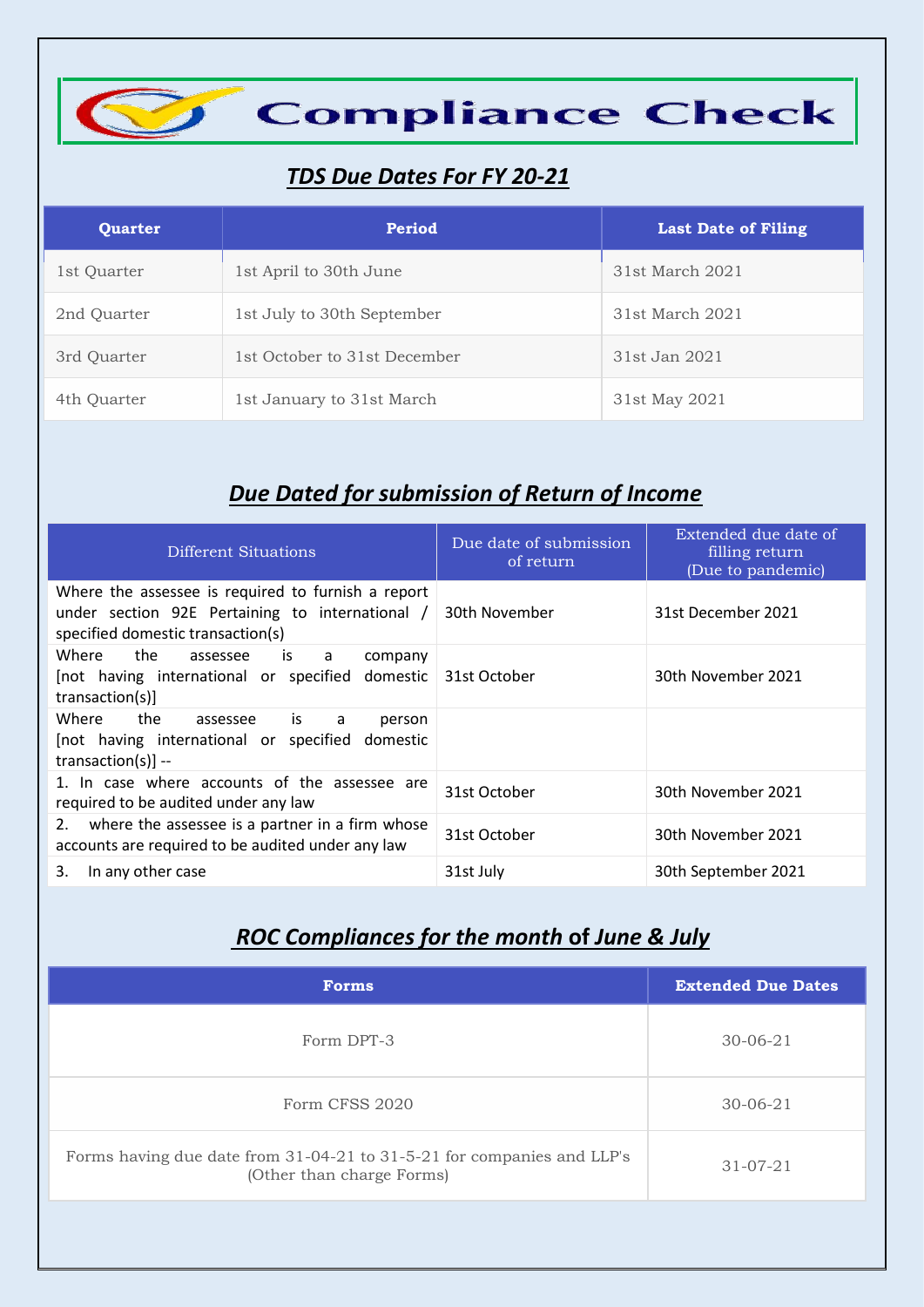# *Our YouTube Channel on Taxation is coming soon the details of which will be provided in our next bulletin.*